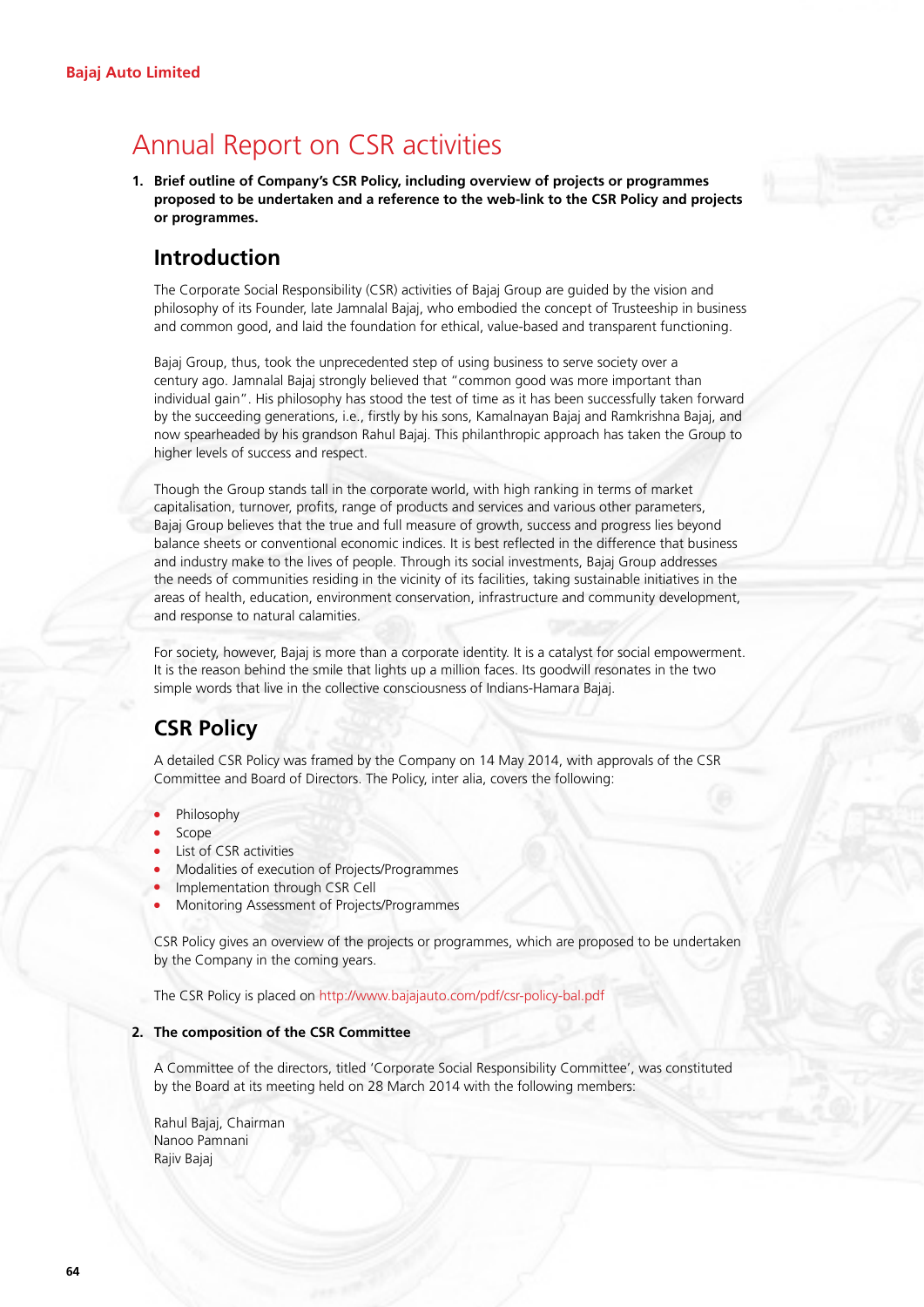During the year under review, the Committee met five times on 13 May 2015, 1 September 2015, 5 October 2015, 13 January 2016 and 11 March 2016.

- **3. Average net profit of the Company for last three financial years prior to 2015-16:**  ₹ 4,323.05 crore.
- **4. Prescribed CSR Expenditure** (2% of amount as in item No.3): ₹86.46 crore
- **5. Details of CSR spent during the financial year:**

|                | <b>Particulars</b>                                                                                           | $(7 \ln C)$ |
|----------------|--------------------------------------------------------------------------------------------------------------|-------------|
|                |                                                                                                              |             |
|                | a. Total amount to be spent:                                                                                 | 86.46       |
|                | b. Amount spent:                                                                                             | 86.72       |
| $\mathsf{C}$ . | Amount unspent, if any (a-b):                                                                                | Nil         |
|                | d. Manner in which the amount spent/committed during the financial year:<br>As provided in enclosed Table 1. |             |

#### **6. In case the Company fails to spend the 2% of the average net profit (INR) of the last three financial years, the reasons for not spending the amount shall be stated in the Board Report. - Not Applicable**

 In addition to what is stated above, Bajaj Group implements many CSR initiatives of substantial value through its Group Charitable Trusts operating at various locations in the country. Major initiatives that continued and/or that were taken up anew by the Bajaj Group through such entities during the year under review are given in an annexure to this Report. This annexure is hosted on the Company's website www.bajajauto.com and a physical copy of this annexure will be made available to any shareholder on request.

**7. Responsibility statement of the CSR Committee that the implementation and monitoring of CSR Policy is in compliance with CSR objectives and Policy of the Company, duly signed by Director and Chairperson of the CSR Committee.** 

 The CSR Committee confirms that the implementation and monitoring of CSR Policy is in compliance with CSR objectives and Policy of the Company.

Rahul Bajaj **Rajiv Bajaj** Rajiv Bajaj Chairman of CSR Committee Managing Director

Pune: 25 May 2016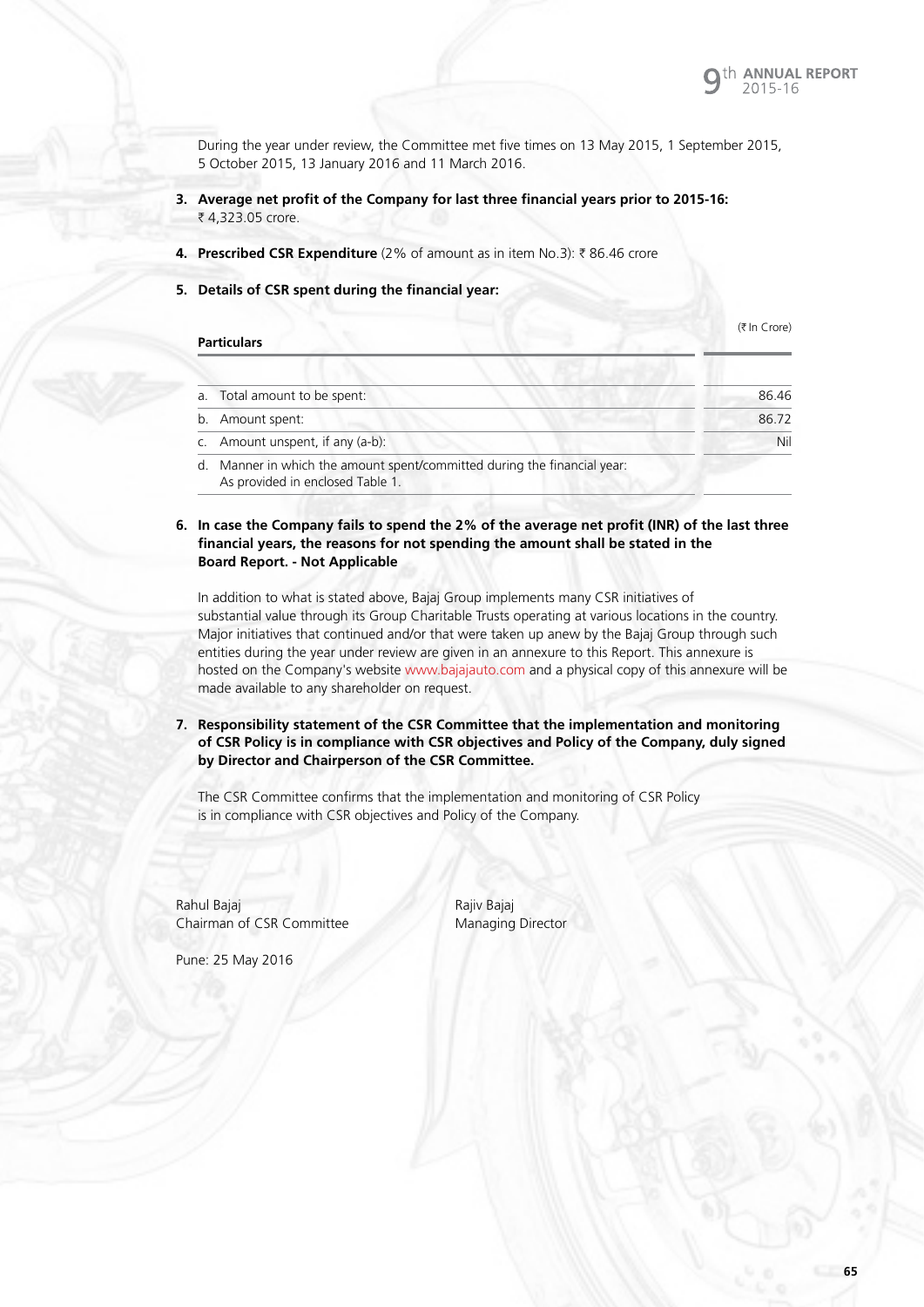



- 2 Mr. Jayant Patil, Ex Minister Rural Dev. visiting Bajaj CSR water conservation site, Aurangabad
- 3 Tahsildar and Police officers visiting Bajaj CSR water conservation site, Aurangabad
- 4 Seminar on water conservation at Wardha
- 5 Mahila Melava, Wardha
- 6 Workshop for school principals, Bajaj Education Initiative.
- 7 Meeting with Chief Minister at Mumbai to discuss water conservation work by Director and Secretary, JBGVS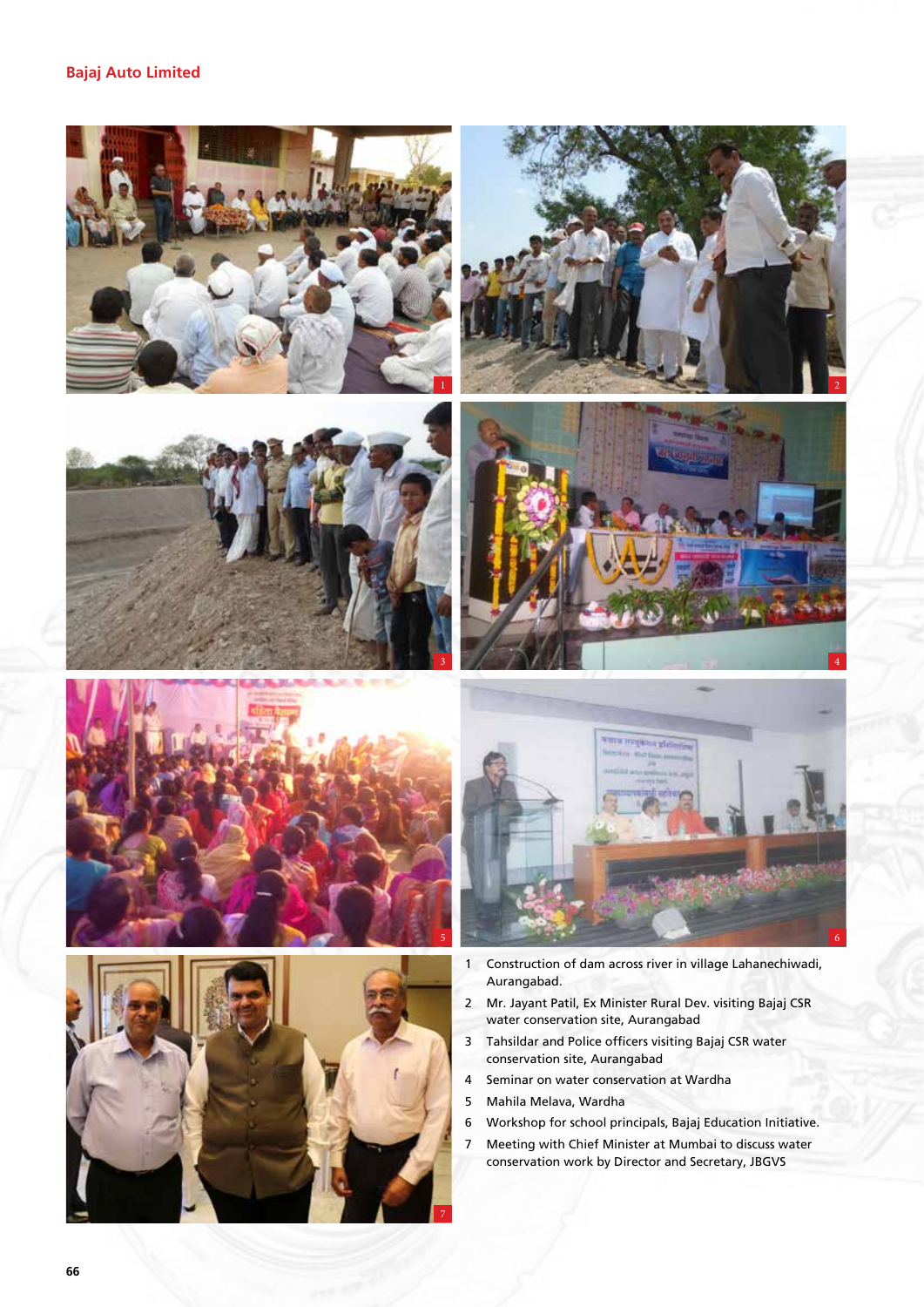### **Table 1: Report on manner of expenditure for CSR during the financial year ended 31 March 2016**

|                |                                                                |                                                                                                                           |                                                                                      |                                                                               |                               |                                                           | (₹ In Crore)                                 |
|----------------|----------------------------------------------------------------|---------------------------------------------------------------------------------------------------------------------------|--------------------------------------------------------------------------------------|-------------------------------------------------------------------------------|-------------------------------|-----------------------------------------------------------|----------------------------------------------|
| No.            | Name/details of<br>Sr the implementing<br>agency               | <b>CSR</b> project/activity<br>identified                                                                                 | Sector in which<br>the project is<br>covered                                         | Location<br>of project/<br>programme<br>(Local area<br>or state/<br>district) | Amount<br>outlay/<br>approved | Amount<br>spent direct/<br>overheads<br>durina<br>2015-16 | Cumulative<br>expenditure<br>upto<br>2015-16 |
|                |                                                                |                                                                                                                           |                                                                                      |                                                                               |                               |                                                           |                                              |
| 1              | College of Engineering,<br>Pune                                | Upgradation of Mechanical<br>Engineering building                                                                         | Education                                                                            | Pune                                                                          | 4.50                          | 2.50                                                      | 4.50                                         |
| $\overline{2}$ | Pune Citizens Police<br>Foundation, Pune                       | To expand the Pune Police<br>Public School by building a<br>floor for 8 classrooms                                        | Education                                                                            | Pune                                                                          | 0.02                          |                                                           | 0.01                                         |
| 3              | Sri Aurobindo Society,<br>Puduchery                            | To set up a Centre<br>for Sustainable Rural<br>Transformation and make<br>a model for villages,<br>government, NGOs, etc. | Rural Development<br>Projects                                                        | Puduchery                                                                     | 3.50                          | 0.52                                                      | 0.87                                         |
| 4              | Anath Hindu<br>Mahilashram, Pune                               | To construct a new building<br>to provide the modern                                                                      | Homes and Hostels<br>for women                                                       | Pune                                                                          |                               |                                                           |                                              |
|                |                                                                | facilities for girl inmates                                                                                               |                                                                                      |                                                                               | 1.00                          |                                                           | 0.25                                         |
| 5              | RTM Nagpur University,<br>Nagpur                               | Nagpur University building an<br>Administrative Bldg                                                                      | Education                                                                            | Nagpur                                                                        | 10.00                         |                                                           | 0.50                                         |
| 6              | Bharatiya Yuva Shakti<br>Trust (BYST)                          | Fostering entrepreneurship<br>and creating jobs for the<br>vulnerable youth.                                              | Employment<br>enhancing vocation<br>skills and livelihood<br>enhancement<br>projects | Aurangabad                                                                    | 6.00                          | 0.65                                                      | 0.90                                         |
| 7 <sup>1</sup> | Indian School of<br>Business (ISB),<br>Hyderabad               | Research, learning center,<br>library, etc.                                                                               | Education                                                                            | Hyderabad                                                                     | 30.00                         | 20.00                                                     | 30.00                                        |
| 8              | All India Nai Talim<br>Samitee, Wardha                         | Renovation/upgradation of<br>Samitee's various buildings                                                                  | Promoting education                                                                  | Wardha                                                                        | 0.30                          | 0.20                                                      | 0.30                                         |
| 9              | Cheshire Homes<br>India, Delhi Unit                            | Taking care of disabled/<br>mentally challenged people,<br>day care creche, etc.                                          | Welfare of differently<br>abled                                                      | Delhi                                                                         | 0.51                          | 0.34                                                      | 0.51                                         |
| 10             | Lok Biradari Prakalp,<br>Gadchiroli (Maharogi<br>Sewa Samiti)  | Construction of quarters for<br>volunteers working for tribals                                                            | Reducing social<br>inequalities                                                      | Gadchiroli                                                                    | 0.50                          | 0.40                                                      | 0.50                                         |
| 11             | Nari Seva Samiti                                               | To render skill development<br>and livelihood enhancement                                                                 | Skill development<br>and livelihood<br>enhancement                                   | Lucknow                                                                       | 0.45                          |                                                           | 0.15                                         |
| 12             | Swami Vivekananda<br>Youth Movement,<br>Mysore district.       | For running hospital for rural<br>and tribal people, mobile<br>health unit, etc.                                          | Health care                                                                          | Mysore district.                                                              | 0.36                          | 0.36                                                      | 0.36                                         |
| 13             | Dr. S. N. Subbarao Yuva<br>Sakshamikaran Kendra,<br>Ahmednagar | To help orphans find<br>livelihood/education, etc.<br>after leaving orphanages                                            | Enhancing vocation<br>skills among children                                          | Ahmednagar                                                                    | 0.10                          | 0.10                                                      | 0.10                                         |
| 14             | Jamnalal Bajaj Institute<br>of Management,<br>Mumbai           | New building for the Institute                                                                                            | Education                                                                            | Mumbai                                                                        | 30.00                         |                                                           |                                              |
| 15             | Sane Guruji Arogya<br>Mandir, Nasik<br>(Loksamitee)            | Expansion of Aarogya Mandir<br>at Malegaon camp, Dist.<br>Nasik                                                           | Healthcare                                                                           | Nasik                                                                         | 0.50                          | 0.50                                                      | 0.50                                         |
| 16             | Rotary Club of Poona<br>North                                  | To de-silt percolation lake<br>in Bhandgaon, near Yavat,<br>Taluka Daund                                                  | Making available<br>safe drinking water                                              | Pune                                                                          | 0.15                          | 0.15                                                      | 0.15                                         |
| 17             | Centre of Science for<br>Villages, Dattaour,<br>Wardha         | Construction of toilets in<br>Sirkutni, a tribal village in<br>Wardha district                                            | Sanitation                                                                           | Wardha                                                                        | 0.24                          | 0.15                                                      | 0.15                                         |
| 18             | Umed Pariwar, Pune                                             | Rehabilitation of mentally<br>challenged people                                                                           | Welfare of differently<br>abled                                                      | Pune                                                                          | 0.30                          | 0.30                                                      | 0.30                                         |
| 19             | Darpana Academy of<br>Performing Arts                          | Programme for women<br>empowerment                                                                                        | Women<br>Empowerment                                                                 | Ahmedabad<br>etc.                                                             | 0.60                          |                                                           |                                              |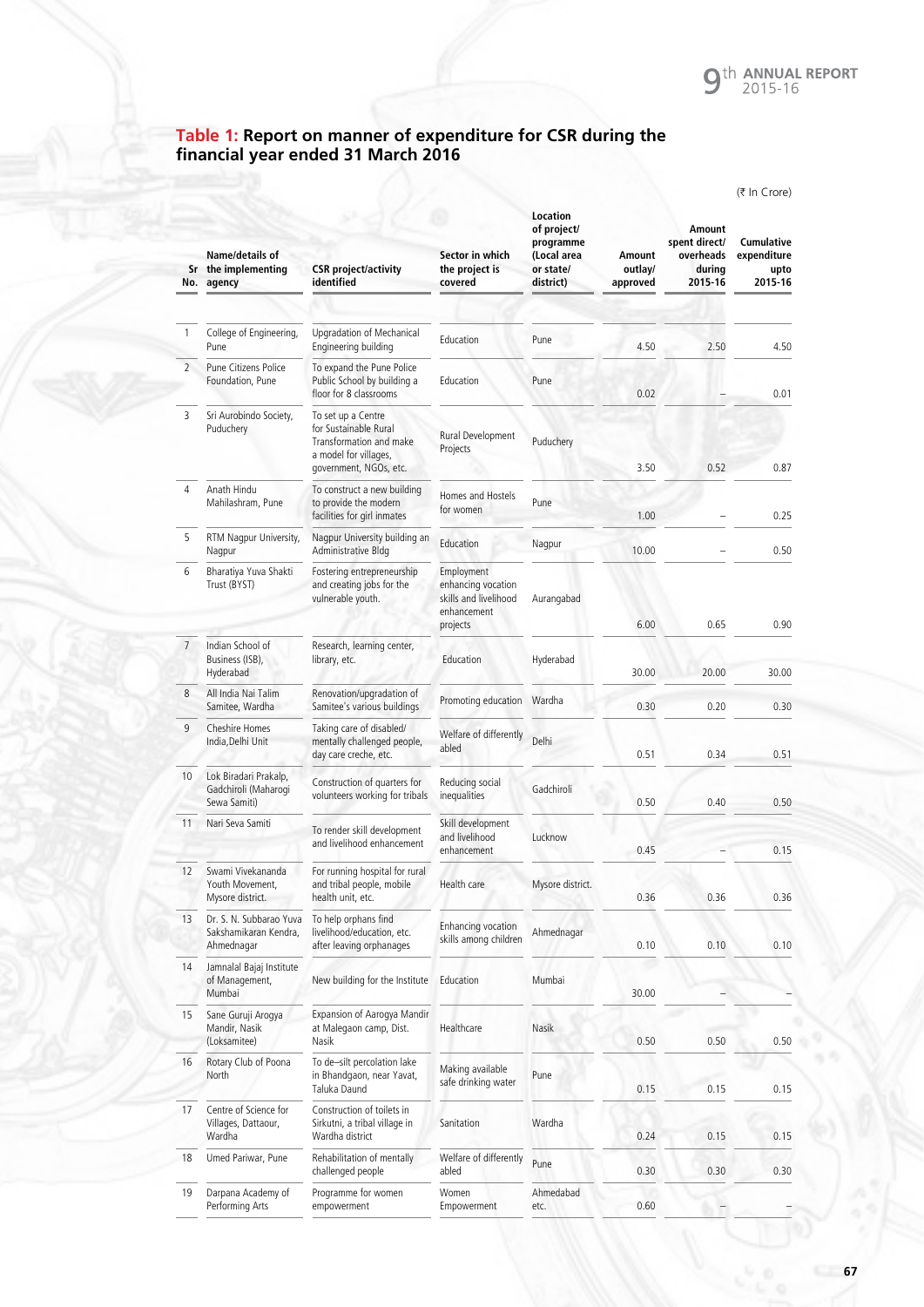# **Table 1: Report on manner of expenditure for CSR during the financial year ended 31 March 2016** (Contd.)

|     |                                                                                              |                                                                                                                                                                        |                                                                           |                                                                               |                               |                                                           | (₹ In Crore)                                        |
|-----|----------------------------------------------------------------------------------------------|------------------------------------------------------------------------------------------------------------------------------------------------------------------------|---------------------------------------------------------------------------|-------------------------------------------------------------------------------|-------------------------------|-----------------------------------------------------------|-----------------------------------------------------|
| No. | Name/details of<br>Sr the implementing<br>agency                                             | <b>CSR</b> project/activity<br>identified                                                                                                                              | Sector in which<br>the project is<br>covered                              | Location<br>of project/<br>programme<br>(Local area<br>or state/<br>district) | Amount<br>outlav/<br>approved | Amount<br>spent direct/<br>overheads<br>during<br>2015-16 | <b>Cumulative</b><br>expenditure<br>upto<br>2015-16 |
|     |                                                                                              |                                                                                                                                                                        |                                                                           |                                                                               |                               |                                                           |                                                     |
| 20  | Suhrud Mandal, Pune                                                                          | Infrastructure development<br>of special residential school<br>at Dhayari and Development<br>of supplementary educational<br>material                                  | Education                                                                 | Pune                                                                          | 0.10                          | 0.10                                                      | 0.10                                                |
| 21  | National Association of<br>Disabled's Enterprises,<br>Mumbai                                 | To set up a special school<br>at Vikhroli for the benefit<br>of poor and needy Mentally<br>Challenged Children                                                         | Education for<br>differently abled                                        | Mumbai                                                                        | 0.10                          | 0.10                                                      | 0.10                                                |
| 22  | Ushatai Lokhande<br>Charitable Trust, Dist<br>Pune                                           | Infrastructure work for school<br>in Sangise and provision of<br>computers, cupboards, etc.                                                                            | Education                                                                 | Pune                                                                          | 0.12                          | 0.12                                                      | 0.12                                                |
| 23  | Akshaya's Helping in<br>H.E.L.P Trust, Madurai                                               | Expansion and construction<br>of a home for destitute                                                                                                                  | Home for orphans                                                          | Madurai                                                                       | 1.50                          |                                                           |                                                     |
| 24  | Kailash Satyarthi<br>Children's Foundation                                                   | To create a Foundation<br>dedicated for causes Child<br>Abuse, Child Health and                                                                                        | Welfare of children/<br>orphans from socially<br>and economically         | All India                                                                     |                               |                                                           |                                                     |
|     |                                                                                              | Child Education                                                                                                                                                        | backward groups                                                           |                                                                               | 5.00                          | 5.00                                                      | 5.00                                                |
| 25  | Antara Foundation                                                                            | To tackle mal-nutrition of<br>Mother and Child in a<br>pre-determined village                                                                                          | Eradicating hunger<br>and malnutrition                                    | Dhod, Sikar                                                                   | 2.00                          |                                                           |                                                     |
| 26  | Dr Babasaheb<br>Ambedkar Marathwada<br>University                                            | To build an Incubation Center<br>in the University Campus at<br>Aurangabad                                                                                             | Technology<br>incubators located<br>within academic<br>institution        | Aurangabad                                                                    | 1.50                          |                                                           |                                                     |
| 27  | Patanjali Yogpeeth<br>(Trust)                                                                | Relief help to victims of<br>recent earthquake in Nepal                                                                                                                | Health care                                                               | Nepal                                                                         | 0.50                          | 0.50                                                      | 0.50                                                |
| 28  | Shree Sant Tukaram<br>Maharaj Sansthan,<br>Dehu                                              | Purchase of an ambulance                                                                                                                                               | Health care                                                               | Pune                                                                          | 0.12                          | 0.12                                                      | 0.12                                                |
| 29  | SOFOSH-Society of<br>Friends of Sassoon<br>Hospitals, Pune                                   | Rehabilitation of abandoned<br>children through adoption                                                                                                               | Home for orphans                                                          | Pune                                                                          | 0.40                          | 0.28                                                      | 0.28                                                |
| 30  | Social Action for<br><b>Manpower Creation</b><br>SAMPARC, Pune                               | Rehabilitation, care and<br>educational development<br>of orphan children, children<br>of sex workers and all<br>other needy, poor and<br>disadvantaged children       | Welfare of orphans<br>and socially and<br>economically<br>backward groups | Pune                                                                          | 0.50                          | 0.10                                                      | 0.10                                                |
| 31  | Sumangali Seva<br>Ashrama, Bangalore                                                         | To rejuvenate soil, promote<br>sustainable village<br>economies, organic farming,<br>through Jaya Organic Yojana                                                       | Maintaining quality<br>of soil, air and water                             | Bangalore                                                                     | 0.50                          | 0.50                                                      | 0.50                                                |
| 32  | CANINE, Pune                                                                                 | Donation for Veterinary van                                                                                                                                            | Animal Welfare                                                            | Pune                                                                          | 0.12                          | 0.12                                                      | 0.12                                                |
| 33  | JBGVS Project-<br>AFARM Action for<br>Agricultural Renewal in<br>Maharashtra, Pune           | To construct nala bandharas<br>with deepening and widening<br>of streams, rehabilitation<br>of old water bodies,<br>construction of earthern nala<br>bunds, farm ponds | Rural Development<br>Projects                                             | Pune                                                                          | 6.40                          | 6.40                                                      | 6.40                                                |
| 34  | JBGVS Project -<br>(Jaldoot and Jankalyan),<br>Excavation in 7 villages<br>of Paithan Taluka | Integrated water<br>management to help store<br>rain-water                                                                                                             | Maintaining quality<br>of soil, air and water                             | Aurangabad                                                                    | 14.00                         | 14.00                                                     | 14.00                                               |
| 35  | JBGVS Project-ART<br>Action for Rural<br>Technology,<br>Dist Yevatmal                        | Watershed development<br>program                                                                                                                                       | Maintaining quality<br>of soil, air and water                             | Yevatmal                                                                      | 0.30                          | 0.30                                                      | 0.30                                                |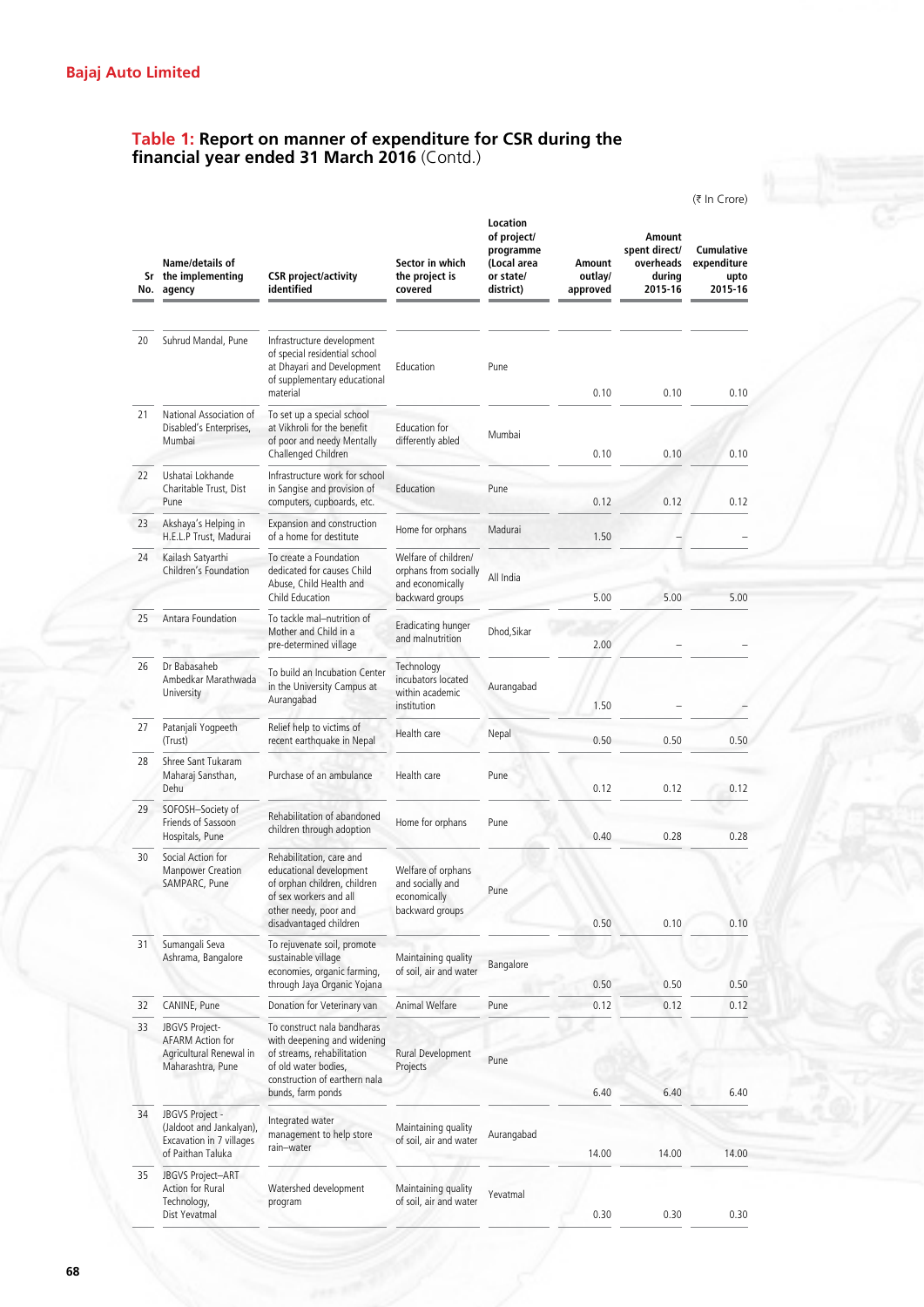#### **Table 1: Report on manner of expenditure for CSR during the financial year ended 31 March 2016** (Contd.)

|     |                                                                                            |                                                                                                                                             |                                                                       |                                                                               |                               |                                                           | (₹ In Crore)                                 |
|-----|--------------------------------------------------------------------------------------------|---------------------------------------------------------------------------------------------------------------------------------------------|-----------------------------------------------------------------------|-------------------------------------------------------------------------------|-------------------------------|-----------------------------------------------------------|----------------------------------------------|
| No. | Name/details of<br>Sr the implementing<br>agency                                           | <b>CSR</b> project/activity<br>identified                                                                                                   | Sector in which<br>the project is<br>covered                          | Location<br>of project/<br>programme<br>(Local area<br>or state/<br>district) | Amount<br>outlay/<br>approved | Amount<br>spent direct/<br>overheads<br>during<br>2015-16 | Cumulative<br>expenditure<br>upto<br>2015-16 |
|     |                                                                                            |                                                                                                                                             |                                                                       |                                                                               |                               |                                                           |                                              |
| 36  | Dr. Anjali Morris<br><b>Education and Health</b><br>Foundation, Pune                       | Sensitize main-stream<br>teachers, train child<br>psychologists and special<br>educators in handling children<br>with learning disabilities | Promoting<br>education, including<br>special education to<br>children | Pune                                                                          | 0.20                          | 0.10                                                      | 0.10                                         |
| 37  | Prafulla Dahanukar Art<br>Foundation, Mumbai                                               | Donation to support the<br>activity of giving awards<br>to artists to support the<br>'Folk Art'                                             | Promotion and<br>development of<br>traditional arts                   | Mumbai                                                                        | 0.20                          | 0.20                                                      | 0.20                                         |
| 38  | CORD-Chinmaya<br>Organisation for<br>Rural Development,<br>New Delhi                       | Holistic Rural Development                                                                                                                  | Rural Development<br>Projects                                         | New Delhi                                                                     | 0.30                          | 0.30                                                      | 0.30                                         |
| 39  | Prime Minister's Relief<br>Fund                                                            | Aid of people affected by the<br>earthquakes in Nepal                                                                                       | Contribution to PM's<br>National Relief Fund                          | Nepal                                                                         | 6.00                          | 6.00                                                      | 6.00                                         |
| 40  | Banasthali Vidyapith<br>Tonk, Rajasthan                                                    | Center for automation and<br>Girls' Hostel and corpus for<br>scholarship to students                                                        | Hostel for women                                                      | Banasthali.<br>Tonk                                                           | 8.50                          | 4.00                                                      | 4.00                                         |
| 41  | Rural Development<br>Trust, Anantpur, A. P.                                                | Purchase of Ambulance and<br>to construct school cum<br>community centers                                                                   | Rural development<br>projects                                         | Andhra<br>Pardesh                                                             | 0.23                          | 0.23                                                      | 0.23                                         |
| 42  | JBGVS-For Upgradation<br>of select PCMC Schools,<br>Pune                                   | Program to upgrade the<br>schools in PCMC area and to<br>improve education standards                                                        | Promoting education                                                   | Pune                                                                          |                               |                                                           |                                              |
| 43  | Smt Manmath<br>Goswami, Pantnagar,<br>Uttarakhand                                          | in the same schools<br>Rendering financial help<br>to the family of late Mr<br>Manmath Goswami of Special<br>Forces of the Indian Army      | Measure for the<br>benefit of armed<br>forces dependents              | Pantnagar                                                                     | 15.00<br>0.08                 | 0.25<br>0.08                                              | 0.25<br>0.08                                 |
| 44  | All India Nai Talim<br>Samiti, Sevagram,<br>Wardha                                         | To ensure quality education,<br>to construct building for<br>school, research laboratory<br>and Library                                     | Promoting education Wardha                                            |                                                                               | 1.15                          | 0.20                                                      | 0.20                                         |
| 45  | Sevagram Ashram<br>Pratishtan, Wardha                                                      | Renovation of Bapu Kutir and<br>Yatri nivas                                                                                                 | Protection of<br>national heritage                                    | Wardha                                                                        | 2.40                          | 0.40                                                      | 0.40                                         |
| 46  | <b>Family Planning</b><br>Association of India -<br>Goran Grosskopf Family<br>Clinic, Pune | To purchase a van for mobile<br>clinic                                                                                                      | Health care                                                           | Pune                                                                          | 0.16                          | 0.16                                                      | 0.16                                         |
| 47  | RTM Nagpur University,<br>Nagpur                                                           | To construct administrative<br>building (in addition to<br>₹ 10 cr already approved in<br>$2014 - 15$                                       | Education                                                             | Nagpur                                                                        | 5.00                          |                                                           |                                              |
| 48  | CANINE-Control and<br>Care, Pune                                                           | To purchase a three-wheeler<br>for transport of animals,<br>surgical equipment and<br>personnel                                             | Animal welfare                                                        | Pune                                                                          | 0.02                          | 0.02                                                      | 0.02                                         |
| 49  | CII Foundation,<br>Gurgaon                                                                 | To promote women<br>empowerment through<br>women exemplar programme                                                                         | Empowering women                                                      | Gurgaon                                                                       | 0.35                          | 0.35                                                      | 0.35                                         |
| 50  | Teach to Lead (Teach<br>for India)                                                         | To recruit 30 outstanding<br>university graduates and<br>working professionals, who<br>become dedicated full-time<br>class teachers         | Promoting education                                                   | Pune                                                                          | 0.99                          |                                                           |                                              |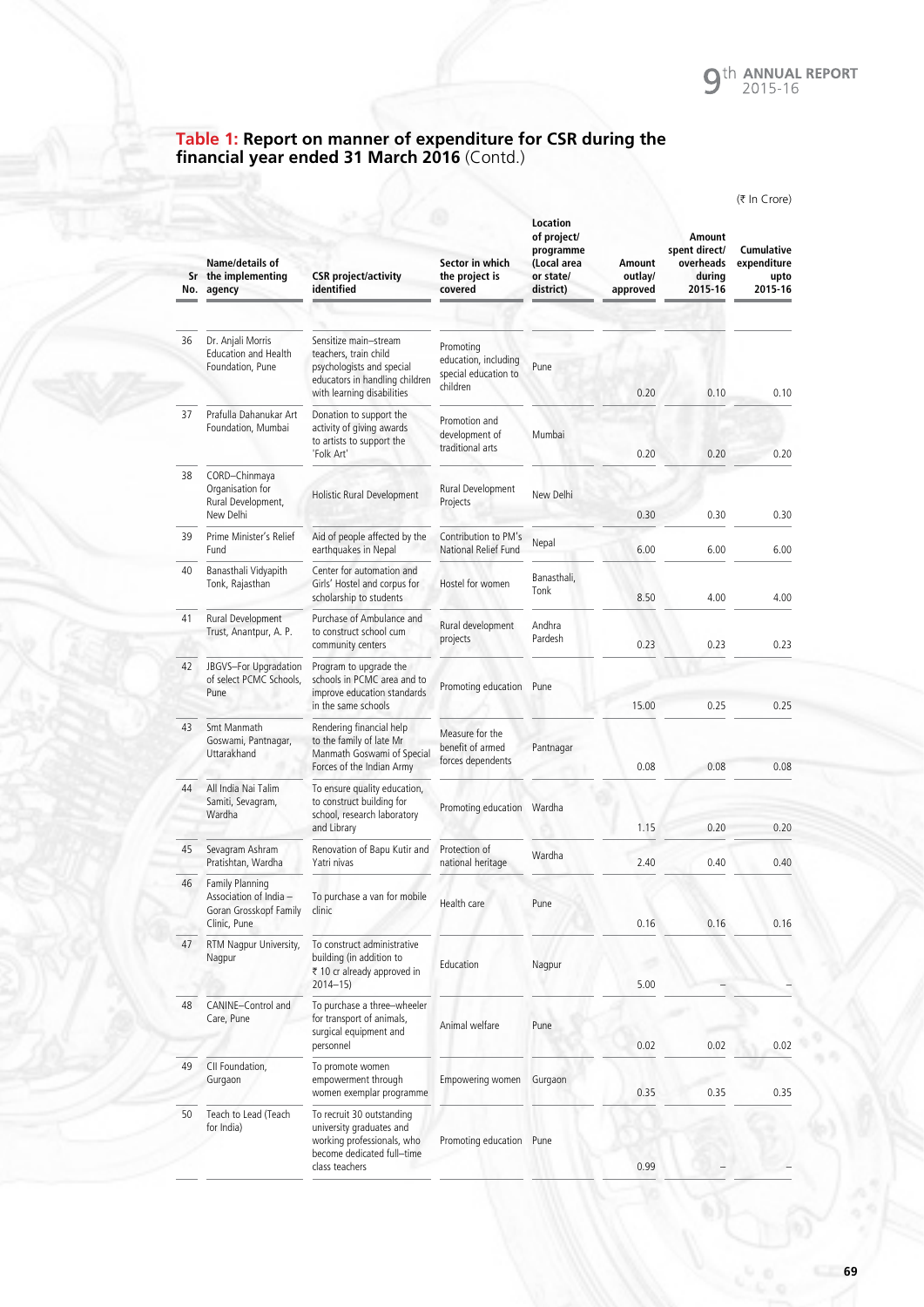# **Table 1: Report on manner of expenditure for CSR during the financial year ended 31 March 2016** (Contd.)

|    |                                                                                            |                                                                                                                                                             |                                                                             |                                                                               |                               |                                                           | (₹ In Crore)                                        |
|----|--------------------------------------------------------------------------------------------|-------------------------------------------------------------------------------------------------------------------------------------------------------------|-----------------------------------------------------------------------------|-------------------------------------------------------------------------------|-------------------------------|-----------------------------------------------------------|-----------------------------------------------------|
|    | Name/details of<br>Sr the implementing<br>No. agency                                       | <b>CSR</b> project/activity<br>identified                                                                                                                   | Sector in which<br>the project is<br>covered                                | Location<br>of project/<br>programme<br>(Local area<br>or state/<br>district) | Amount<br>outlay/<br>approved | Amount<br>spent direct/<br>overheads<br>durina<br>2015-16 | <b>Cumulative</b><br>expenditure<br>upto<br>2015-16 |
|    |                                                                                            |                                                                                                                                                             |                                                                             |                                                                               |                               |                                                           |                                                     |
| 51 | Mahatma Gandhi<br>Institute of Medical<br>Sciences, Wardha                                 | To give scholarships to<br>students of Nursing at<br>MGIMS, Wardha over<br>3/4 years                                                                        | Promoting education Wardha                                                  |                                                                               | 0.42                          |                                                           |                                                     |
| 52 | Marathwada Medical<br>and Research Institute<br>(Kamalnayan Bajaj<br>Hospital), Aurangabad | To create centre for<br>Hematology (₹ 6 crore),<br>creation of charity fund to<br>deal with poor patient cases<br>(₹ 7.50 crore)                            | Promoting health<br>care including<br>preventive<br>health care             | Aurangabad                                                                    | 13.50                         | 13.50                                                     | 13.50                                               |
| 53 | PM's Relief fund for<br>Chennai flood relief                                               | To render help to the people<br>affected by the floods in<br>Chennai                                                                                        | Contribution to the<br>PM's National Relief<br>fund                         | Chennai                                                                       | 5.00                          | 5.00                                                      | 5.00                                                |
| 54 | JBGVS-For Sevagram<br>Grampanchayat,<br>Wardha                                             | To construct a RCC retaining<br>wall for Nallah at Sevagram<br>village                                                                                      | Rural development<br>projects                                               | Wardha                                                                        | 0.29                          |                                                           |                                                     |
| 55 | JBGVS-For Pavnar<br>Grampanchayat,<br>Wardha                                               | To construct a RCC retaining<br>wall for soil at the side of<br>cement road Mouza-Pavnar                                                                    | Rural development<br>projects                                               | Wardha                                                                        | 0.09                          | 0.09                                                      | 0.09                                                |
| 56 | Development Initiative<br>for Self-Help and<br>Awakening-(Brig. R. V.<br>Jatar) Pune       | Towards SHG training,<br>sanitation, waste<br>management, water<br>provision, health camp and<br>awareness programmes in<br>10 villages                     | Rural development<br>projects                                               | Pune                                                                          | 0.15                          | 0.08                                                      | 0.08                                                |
| 57 | JBGVS-For Garbage                                                                          |                                                                                                                                                             |                                                                             |                                                                               |                               |                                                           |                                                     |
|    | Management through<br>CII Foundation,<br>CARPE and Muncipal<br>Corporation,<br>Aurangabad  | Garbage management and<br>cleaning at Aurangabad                                                                                                            | Sanitation                                                                  | Aurangabad                                                                    | 1.60                          | 1.60                                                      | 1.60                                                |
| 58 | BAIF, Warje, Pune                                                                          | Fees to prepare Detailed<br>Project Report (DPR), on<br>the subject of addressing<br>agricultural distress in<br>Wardha District                            | Rural development<br>projects                                               | Pune                                                                          | 0.05                          | 0.05                                                      | 0.05                                                |
| 59 | JBGVS-For school<br>Infrastructure at Waluj                                                | To improve the quality<br>of infrastructure at seven<br>schools in the vicinity of<br>Bajaj Auto Plant, Waluj,<br>Aurangabad                                | Promoting education                                                         | Waluj,<br>Aurangabad                                                          | 1.71                          |                                                           |                                                     |
| 60 | The Barefoot College,<br>Tilonia-(Mr. Bunker Roy),<br>Ajmer                                | To provide basic services and<br>solutions to problems in rural<br>communities and make them<br>self-sufficient and sustainable<br>(for corpus)             | Rural development<br>projects                                               | Ajmer,<br>Rajasthan                                                           | 0.25                          |                                                           |                                                     |
| 61 | Family of Disabled<br>(Ref. Ms. Amita Joseph),<br>New Delhi                                | Towards rehabilitation of<br>handicapped persons, where<br>96 handicapped people will<br>be given brief formal training<br>in small businesses              | Livelihood<br>enhancement<br>projects                                       | New Delhi                                                                     | 0.25                          |                                                           |                                                     |
| 62 | Commissioner of Police,<br>Aurangabad                                                      | For support to Aurangabad<br>Police Public School, to<br>provide grants for higher<br>education of meritorious<br>wards of police personnel                 | Promoting education Aurangabad                                              |                                                                               | 0.05                          | 0.05                                                      | 0.05                                                |
| 63 | JBGVS-For Paani<br>Foundation<br>(Aamir Khan)                                              | To communicate, impart<br>knowledge and bring about<br>change in outlook at the<br>grassroots level about water<br>conservation and watershed<br>management | Conservation of<br>natural resources<br>and maintaining<br>quality of water | Maharashtra                                                                   | 2.50                          |                                                           |                                                     |